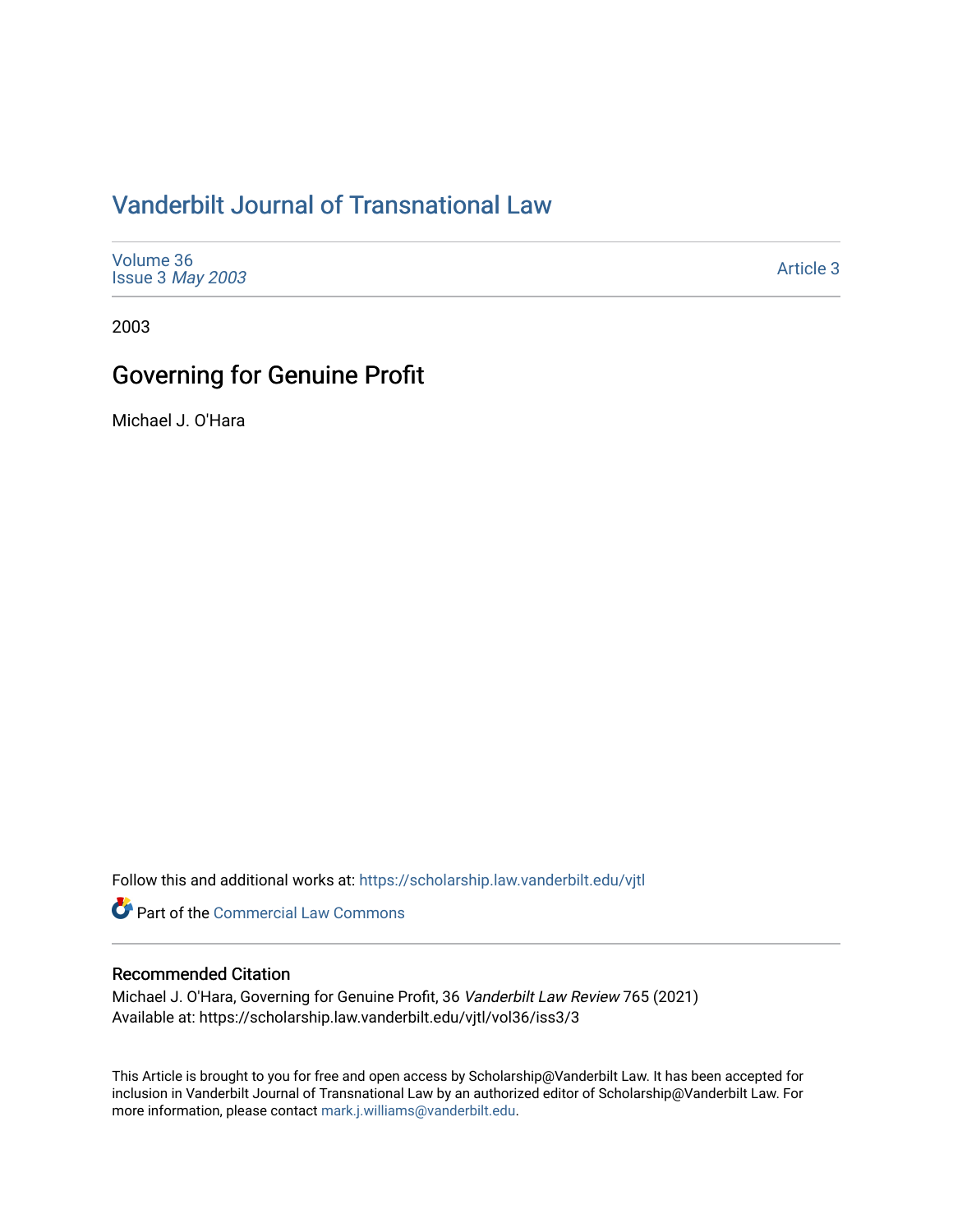## **Governing for Genuine Profit**

## *Michael J. O'Hara\**

#### **ABSTRACT**

*Business corporations can have many purposes. The shareholder wealth maximization goal is the proper one for business. This maximization, however, must look to the longterm as well as the short-term. Terrorism is a major threat to the long-term stability, profitability, and even viability of business corporations. Because of a focus on the short-term to the exclusion of the long-term, businesses are likely to shirk their responsibilities related to terrorism and its causes. A paradigm-shift is necessary to bring business to accept their responsibilities and internalize their costs.*

#### **TABLE OF CONTENTS**

| $\mathbf{I}$ .                | 765   |
|-------------------------------|-------|
| $\mathbf{H}$                  | 766   |
| $\blacksquare$ $\blacksquare$ | 769   |
| IV.                           | 771   |
| $-V_{\odot}$                  |       |
| $-VL$                         | 774   |
| VII.                          | 775   |
| VIII.                         | - 777 |
| $\overline{X}$                |       |
|                               |       |

#### I. INTRODUCTION

What is the purpose of a business corporation? Because there are many forms of business, that question can have many answers. It is axiomatic in law and economics that a for-profit business exists to maximize profit. For publicly traded firms, profit maximization is rephrased as maximizing shareholder wealth because the discounted

J.D.; Ph.D.; Finance, Banking, & Law Department, College of Business Administration, University of Nebraska at Omaha.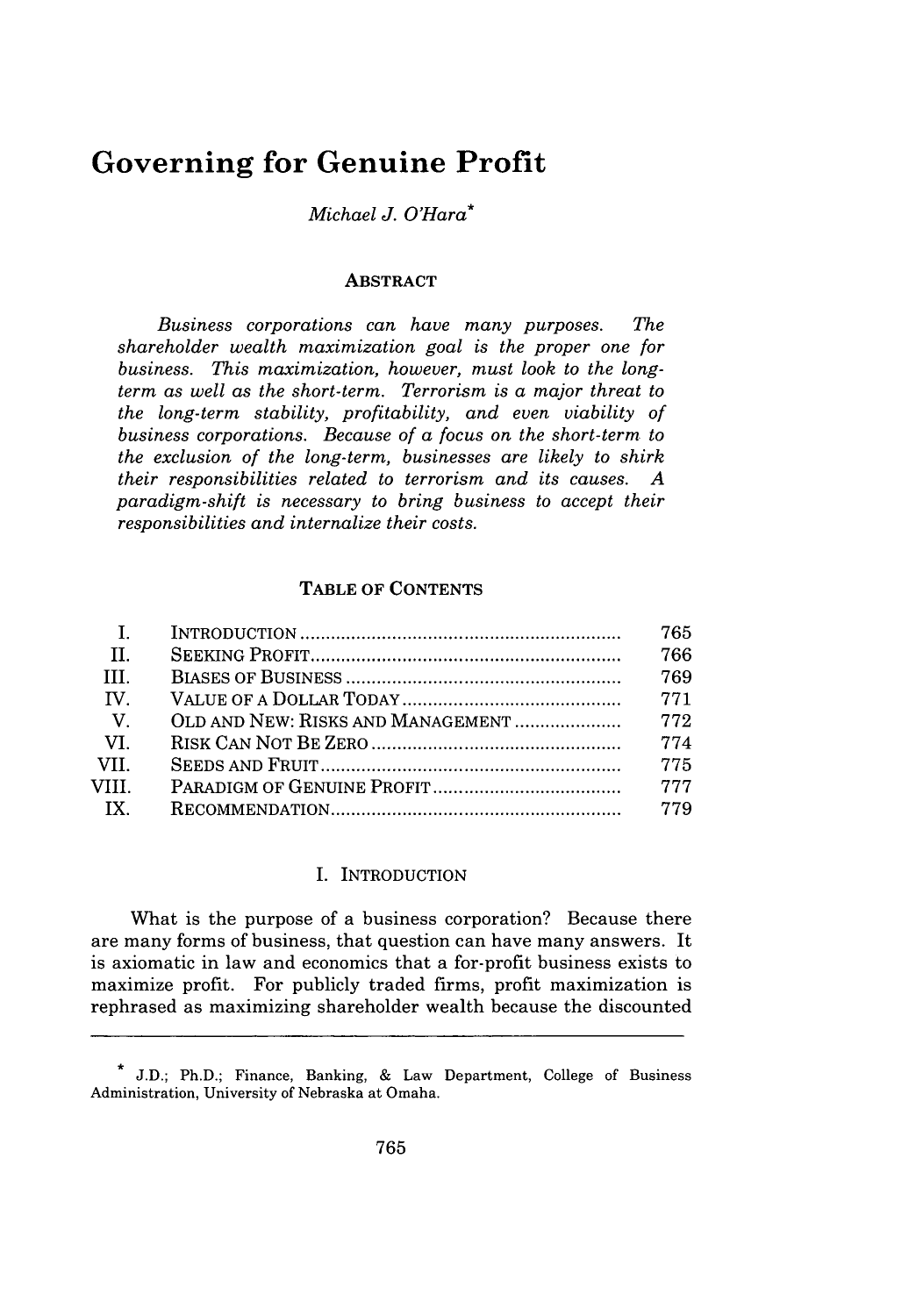present value of all future profit streams equals current shareholder wealth.

Narrowly defined, the goal of shareholder wealth maximization can generate business decisions that are fundamentally flawed. Both critics and corporate mangers lament that corporate governance today is too focused on the next fiscal quarter rather than the long run.1 An "efficient" market, when populated by day traders who own shares at neither the start of the day nor at the end of day, further compounds the tendency for myopic management. <sup>2</sup>

This Article will not challenge the shareholder wealth maximization goal. Instead, this Article will insist on it. All too often, the shareholder wealth maximization goal is praised in name and ignored in practice. The decisions of business corporations are decisions requiring tradeoffs. All tradeoffs are complex and tinged with uncertainty. Accordingly, the scope of governance discretion must be broad. In practice, rather than in theory, all too often the shareholder wealth maximization goal is ignored. Agents of the principal too narrowly define value streams (when it suits the agent's preference), and both agents and the market misapply discounting to present values.

More fully defining the net that is the business' profit and accurately applying the concept of discounted present value will orient a firm towards sustainability. That sustainable orientation fosters peace.

### II. SEEKING PROFIT

Business corporations are legal persons.<sup>3</sup> Business corporations exist because society wishes to encourage business investment. Society encourages shareholders to place their wealth at risk. The encouragement society offers is liability limited to that investment.<sup>4</sup>

<sup>1.</sup> See, e.g., Joseph McCafferty, *Cease the Day Trader,* CFO: THE MAG. FOR SENIOR FIN. EXECUTIVES, Aug. 1, 1999, at 13 (discussing a small-cap corporation's frustration with, and efforts to thwart, day trader's demands for short-term increases in the price of corporate stock). *See also* Natalia Williams, *Day Traders Watch Tiny Ups and Downs Shootings 'Nothing to Do with Day-Trading,* TORONTO STAR, July 30, 1999, News Section ("A trader might buy hundreds of shares of stocks, worth thousands of dollars, then sell them minutes later as the stock rises or falls, hoping to make a quick profit."); Phillip Coggan et al., *Coca-Cola Snubs Myopia of Wall St.,* FIN. TIMES, Dec. 14, 2002, at 12.

<sup>2.</sup> *See, e.g.,* McCafferty, *supra* note 1, at 13.

<sup>3.</sup> CHARLES R.T. O'KELLEY & ROBERT B. THOMPSON, CORPORATIONS AND OTHER BUSINESS ASSOCIATIONS 155 (3d ed. 1999) ("[I]n most respects a corporation will be granted the same legal rights and responsibilities as would any person."). *See also* Miles v. Dep't of Treasury, 199 N.E. 372, 374 (Ind. 1935) ("Corporations are treated as persons domiciled within the state."); Paula J. Dalley, *To Whom It May Concern: Fiduciary Duties and Business Associations,* 26 DEL. J. CORP. L. 515, 523 (2001) ('The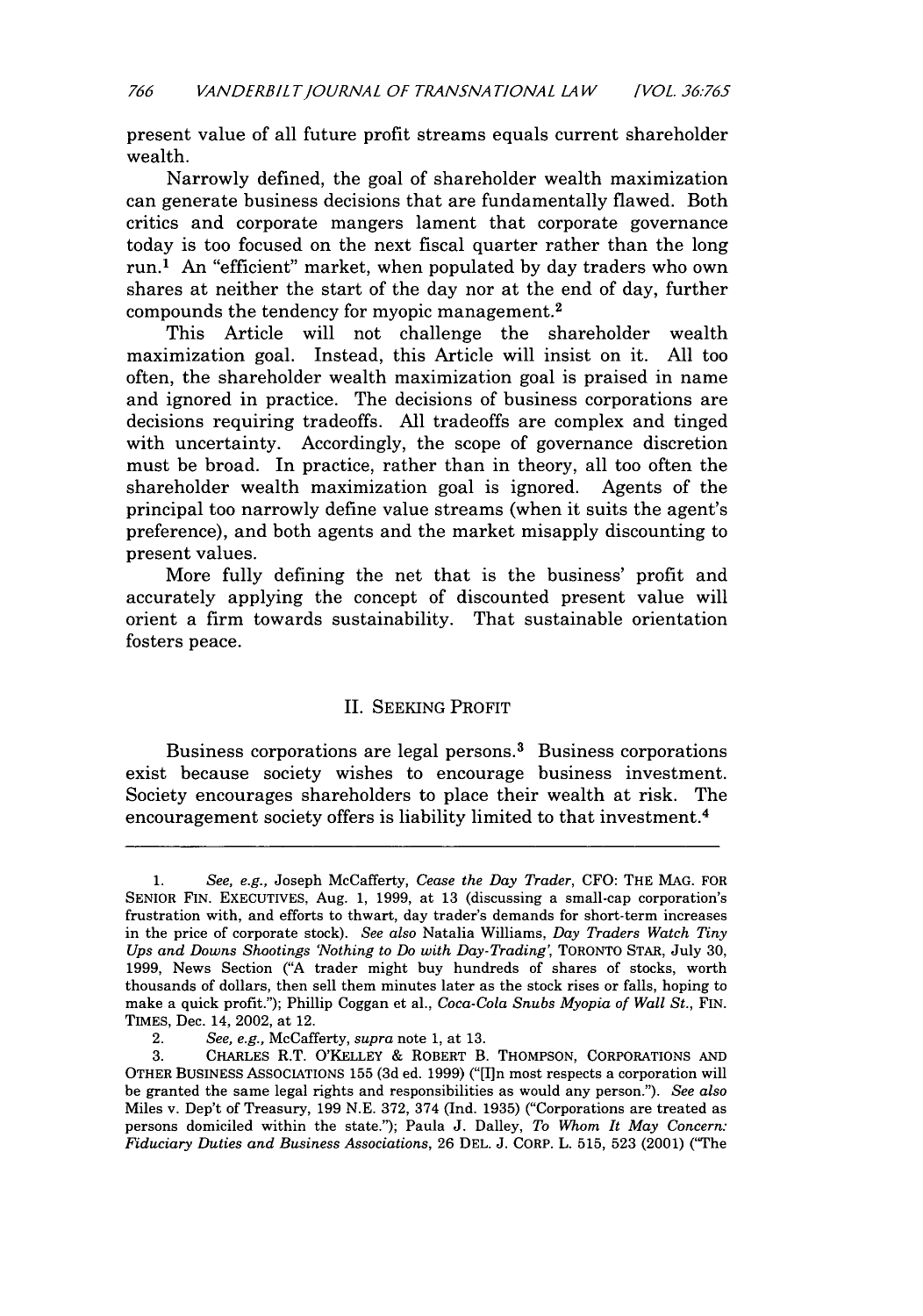Each natural person can tolerate only so much risk. Limited liability allows each investor to place at risk only that fraction of the investor's wealth that can be tolerated.<sup>5</sup> Limited liability allows additional natural persons to invest and increases the total pool of wealth available for business formation. Business corporations exist to serve society and society bears the cost of limited liability. Corporations that foster sustainable peace serve society well, and those that defeat peace do not.

The corporation's Board of Directors and the Officers are fiduciaries.6 They are economic agents for a principal. Their primary fiduciary duty is to husband their shareholders' investment.<sup>7</sup> The fiduciary duty is to pursue shareholder wealth maximization. The maximization to be pursued is long-run, not short-run, shareholder wealth maximization.8

Business corporations seek profit, which is total revenue minus total cost. That is, after subtracting cost, they maximize net revenue. More narrowly defined, the corporation maximizes net revenues that are internal to the corporation. Accounting tracks transactional values that go through the corporation.<sup>9</sup> Corporations tend to ignore

archetypical legal person is, of course, the corporation.").

5. O'KELLEY & THOMPSON, *supra* note 3, at 157.

*6. Id.* at 259 ("[O1fficers and other corporate agents are subject to fiduciary duties.").

7. Though for the purposes of this discussion, this is to be assumed, there is disagreement in the literature as to whether this is a truism. *Compare* O'KELLEY **&** THOMPSON, *supra* note 3, at 260 ("[Dlirectors owe fiduciary duties to the corporation, not to individual shareholders."), *with* NIGEL GRAHAM MAW ET AL., MAW ON CORPORATE GOVERNANCE 4 (1994) (stating that the directors owe, individually and collectively, duties to the shareholders), *and* DENNIS C. MUELLER, THE MODERN CORPORATION: PROFITS, POWER, GROWTH AND PERFORMANCE 86-87 (1986) (discussing relative merits of an approach where directors maximize stockholder value and other approaches).

8. For the purposes of this discussion, this is assumed to be what directors *should* do: commentators disagree generally about what motivates corporate directors' actions. *See, e.g.,* John C. Coffee, *Regulating the Market for Corporate Control: A Critical Assessment of the Tender* Offer's *Role in Corporate Governance,* 84 COLUM. L. REV. 1145, 1162-73 (1984) (discussing whether parties motivated to take over other corporations are seeking to provide better management for the corporation, allow for synergies between their current corporation and their prospective prey, or to pursue somewhat irrational growth strategies); MUELLER, *supra* note 7, at 44-46 (discussing different theories of motivation posited by economists for directors and bureaucrats).

9. CHARLES H. MEYER, ACCOUNTING AND FINANCE FOR LAWYERS IN A NUTSHELL 1 (1995) ("Financial accounting involves the process of recording transactions in the accounting records of a business and periodically [processing them] to produce a [corporation's] set of financial statements.").

<sup>4.</sup> O'KELLEY & THOMPSON, *supra* note 3, at 157 (the concept of limited liability "allows a shareholder to risk only a predetermined amount of capital in each **...** investment, instead of potentially risking her entire wealth"). *See also* DENNIS W. CARLTON & JEFFREY M. PERLOFF, MODERN INDUSTRIAL ORGANIZATION 13-14 (2000) (stating that limited liability means that "stockholders need not pay [a corporation for which they own stock's] debt with their own assets").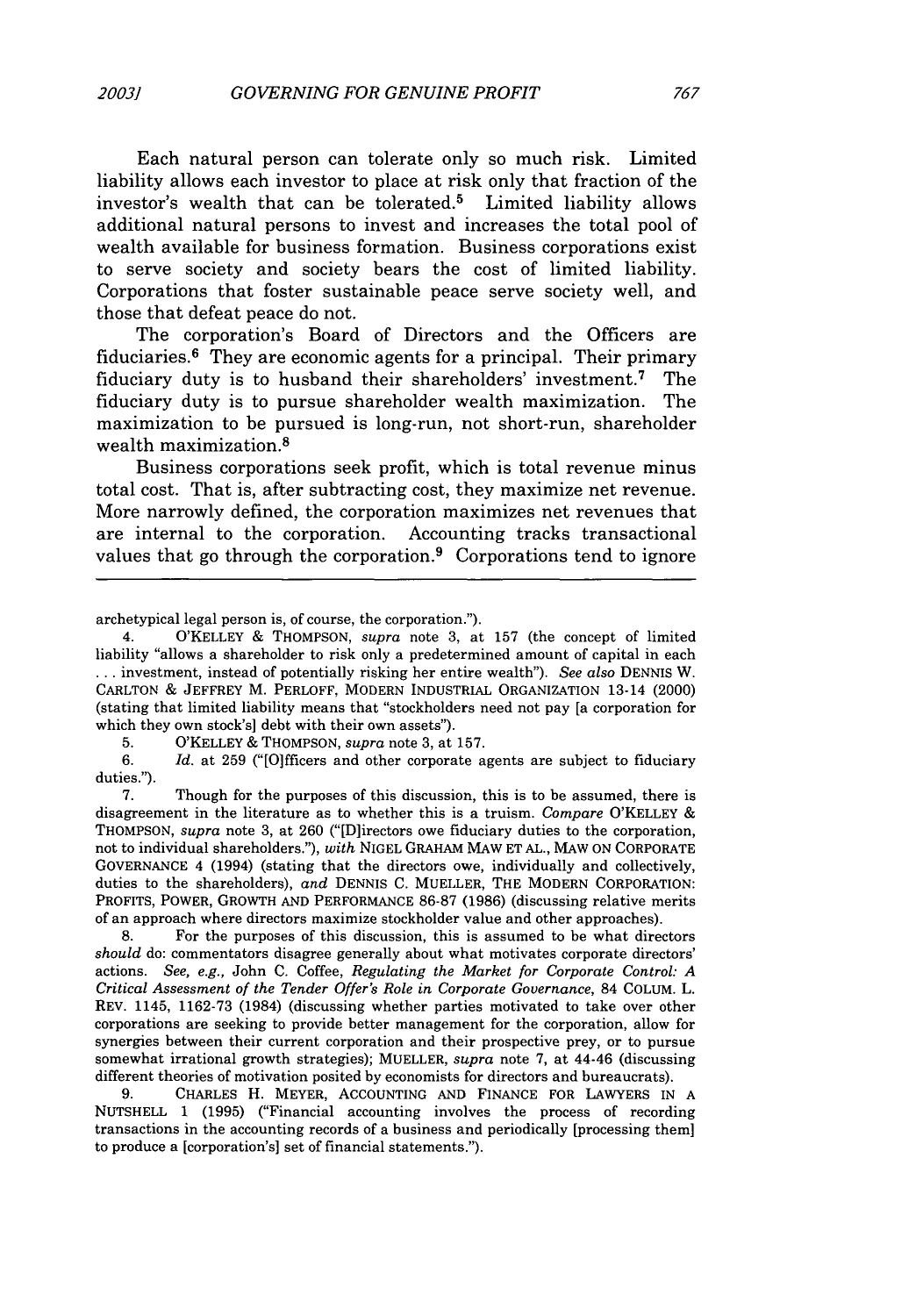values that are not internalized by the corporation.<sup>10</sup>

Values not internalized by the market system are known as externalities or spillovers.<sup>11</sup> All market transactions involve All market transactions involve spillovers of varying magnitudes and durability. A market failure is said to exist when a spillover's magnitude becomes so large, durable, or predictable that the spillover materially distorts the market's efficiency.<sup>12</sup> For example, education is subsidized because of For example, education is subsidized because of substantial spillover benefits and pollution is regulated because of substantial spillover  $costs<sup>13</sup>$  The very existence of the firm is a tribute to market failures. The firm exists because the firm is able to assemble the transactions more efficiently than the market by internalizing otherwise external values. <sup>14</sup>

Profit is a net, but net of what? Governing boards and management must choose which spillovers (both costs and benefits) to internalize. They must make trade-offs. A creative executive compensation package is a bundle of values, both internal and external to the firm.15 The governing board should be no less creative in pursuing sustainable peace.

11. CARLTON & PERLOFF, *supra* note 4, at 82 ("An externality occurs when consumers or firms do not bear the full cost (benefit) from the harm (good) their actions do to others.").

12. *Id.* ("D]istortions, or inefficiencies in production due to improper pricing [relative to social costs or benefits], are referred to as market failures.") (emphasis omitted).

13. *See id.* (regarding pollution). *See also* ROBERT S. PINDYCK & DANIEL L. RuBENFELD, MICROECONOMICS 678-80 (4th ed. 1998) (discussing education).

<sup>10.</sup> This results from the financial status of corporations being judged almost solely by an examination of their financial statements. *Cf.* STANLEY SIEGEL & DANIEL A. SIEGEL, **ACCOUNTING AND** FINANCIAL DISCLOSURE 3-4 (1983) ("Investors and creditors use [financial statements] to determine whether, and to what extent, to extend credit or refuse it, to invest or disinvest.'). This phenomenon is in part caused by "bounded" rationality. "Bounded" rationality results from "the capacity of the human mind for formulating and solving complex problems [being] very small compared with the size of the problems whose solution is required for objectively rational behavior in the real world." OLIVER E. WILLIAMSON, THE MECHANISMS OF GOVERNANCE 36 (1996) (quoting HERBERT SIMON, MODELS OF MAN 198 (1957)). Because investors only have a finite amount of time to process whether or not to make a particular decision, they have to use these financial statements as a proxy for a fuller, more personal understanding of the corporation's total value. *See* SIEGEL & SIEGEL, *supra,* at 4.

<sup>14.</sup> Economists state that because of transaction costs and strategic behavior, situational sub-optimalities can result from parties not having a perceived harmony of interest. *See generally* PINDYCK & RUBENFELD, *supra* note 13, at 665-69. *See also generally* Ronald H. Coase, *The Nature of the Firm,* 4 EcONOMICA 386 (1937); DOUGLAS G. BAIRD, IN COASE'S FOOTSTEPS (U. Chi. Law & Econ., Working Paper No. 175, 2003), *available* at http://papers.ssrn.com.

<sup>15.</sup> *See* MUELLER, *supra* note 7, at 44 (discussing a number of conflicting motivations of directors that have to be both balanced and tamed by their firms).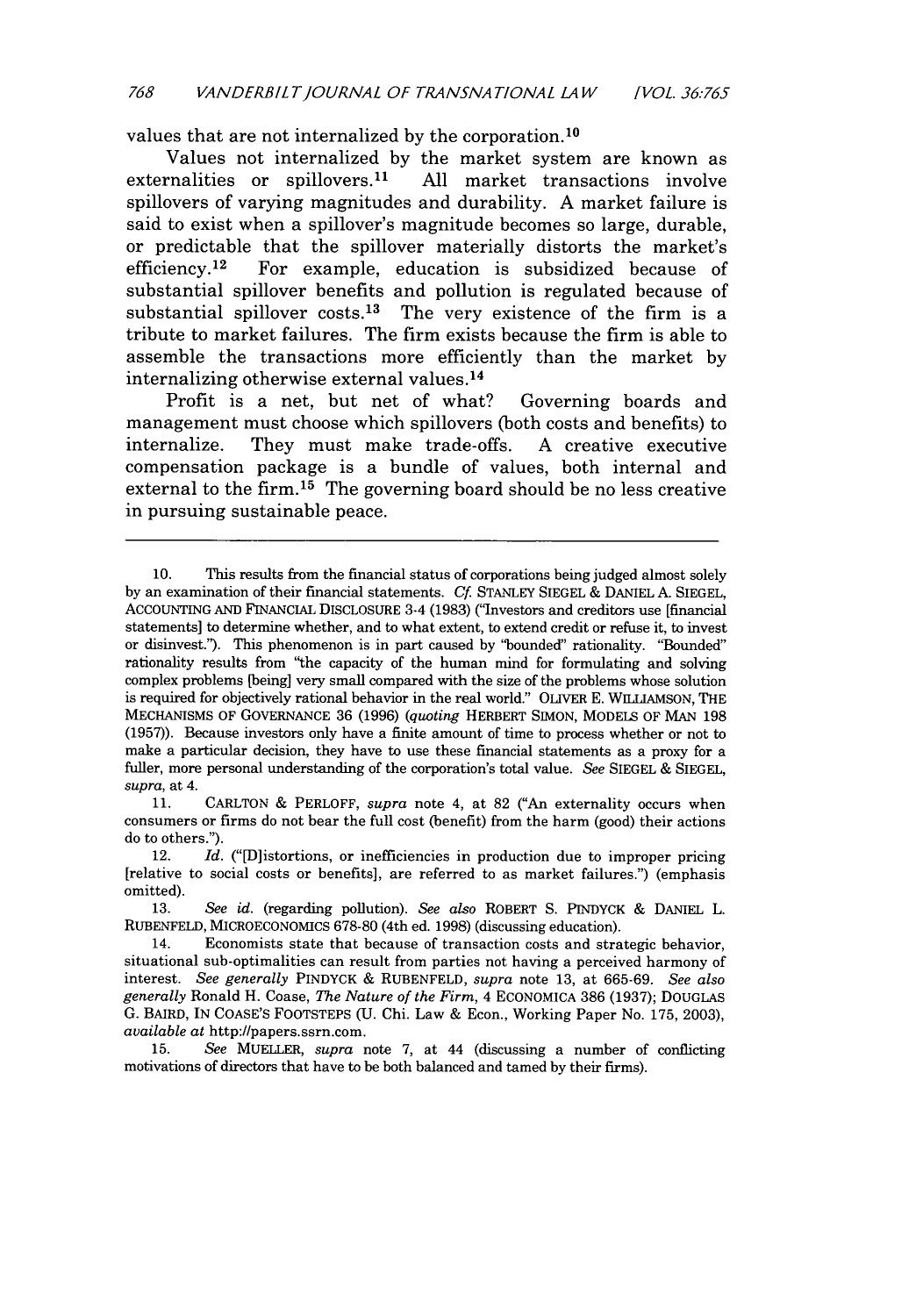#### **III. BIASES** OF BUSINESS

Business is biased towards revenue. Often, this bias is appropriate because a sustainable firm must capture value. Capturing cost tends to be far easier than capturing revenue.<sup>16</sup> However, the true goal is wealth, not revenue.

Business is biased against cost. This anti-cost bias is greatest against internal costs. In fact, external costs are too often ignored or, worse, are the deliberate consequence of governance. **A** firm can create the false appearance of increasing profit **by** externalizing costs. 17 Society, however, sees no profit. Such false profits defeat society's expectations when creating corporations.

Business corporations have another bias: Today is preferred over tomorrow. Managers of risk soon learn that the future is unpredictable and that a bird in the hand is worth more than one in the bush. The precise value of "now" is calculated using discounted present value.<sup>18</sup> However, all too often, business distorts that calculation and, in effect, eats its seed corn.

Business focuses upon cash profit in the form of net revenue. That is, business focuses on out-of-pocket total revenue minus out-ofpocket total cost. This cash profit is only one measure of value and wealth. Cash profit fails to account for spillover costs and spillover benefits. Governing boards should govern with an eye on these spillovers, so the board can select the best set of trade-offs for maximization of the shareholders' wealth.

**<sup>16.</sup>** In order to fully maximize revenues, firms would have to charge each customer the maximum price that they would pay for a particular good. PINDYCK **& RUBENFELD,** *supra* note **13,** at **377.** States have worked to prevent such "price discrimination." *See* Robinson-Patman Act **§** 2(a), **15 U.S.C. §** 13(a) (2002) (making most forms of price discrimination, or price difference, between purchasers of goods of like grade and quality illegal under Federal law). Conversely, states are relatively effective, through forcing firms to pay for externalities which they force upon society. *See supra* **notes 11-13** and accompanying text.

**<sup>17.</sup>** There are a multitude of ways through which to disguise problems in revenues and liquidity of a firm though they are often perceptible to a close reader of a firm's balance sheet. *See generally* Sally L. Hoffman, *GAAP and the Basic Financial Statements, in* **ACCOUNTING &** FINANCE FOR LAWYERS **7** (Sally L. Hoffman **&** Michael Elliot-Jones eds., **1997).**

**<sup>18.</sup>** Discounted present value is determined **by** the rate of return and the length of time the money is invested. PINDYCK **& RUBENFELD,** *supra* note **13,** at 547-48. The discounted present value of \$1 paid after *n* years =  $(\$1 / (1 + R)<sup>n</sup>)$ , where R = the interest rate and  $n =$  the number of years invested. *Id.* at 548.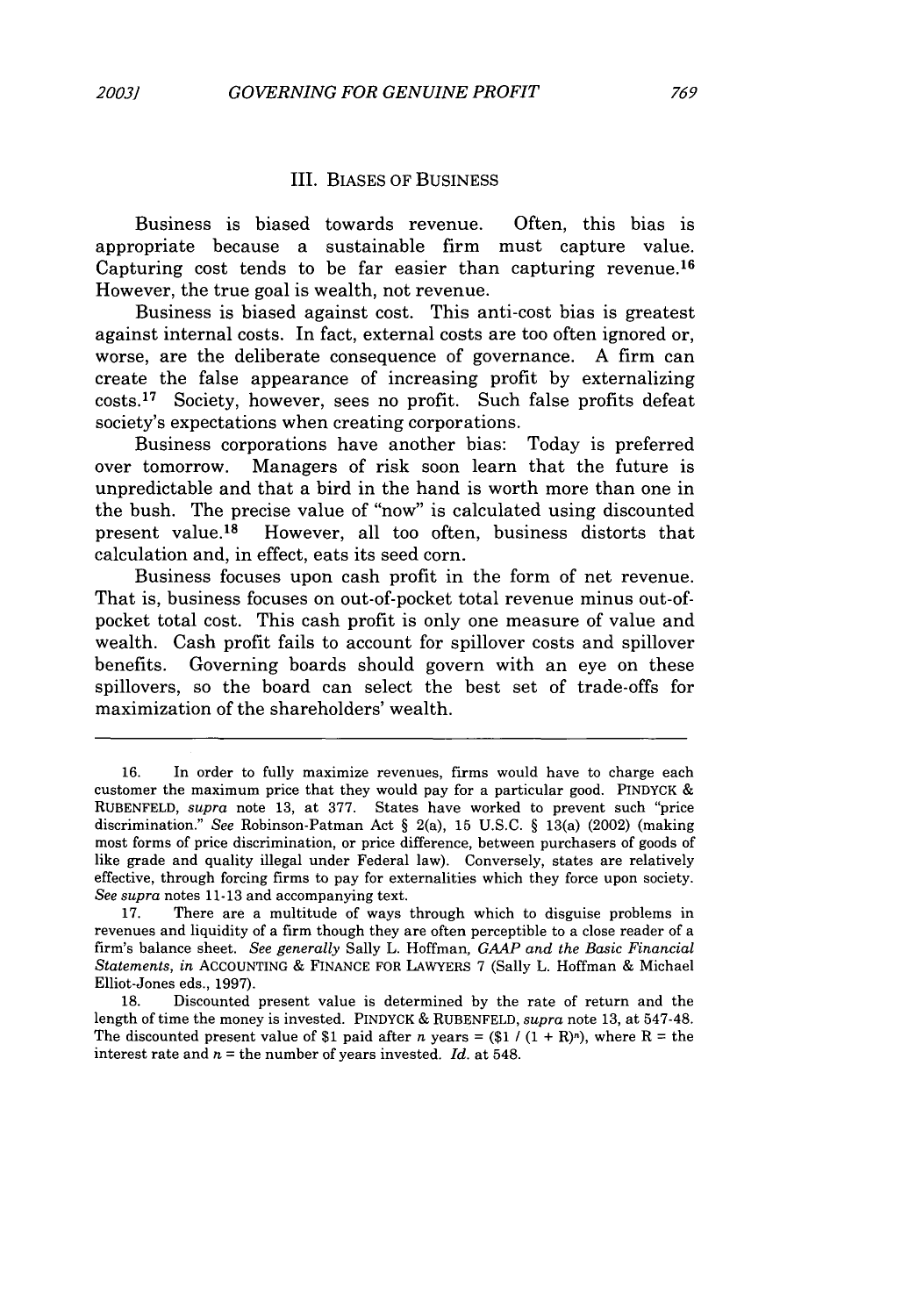Markets transactions are transactions between participants who are both willing and able to participate in a particular transaction. <sup>19</sup> **If** a participant is either unwilling (e.g., theft) or is unable (e.g., poor) to participate, then the market neither sees nor registers that transaction. 20 Such involuntary transactions generate spillovers or externalities.<sup>21</sup> Cash profits based on substantial spillovers are false profits. <sup>22</sup>

At its essence, board oversight is prioritization in the long run.<sup>23</sup> Prioritization is choosing between options. This choosing requires the acceptance of trade offs. The realm of management is similar in that management also prioritizes and accepts trade-offs. However, the realm of management is the short-term while the realm of the board is the long-term.

The business bias against tomorrow is greatest in management. The board's governance should counteract this management bias. As certainty diminishes, the role of the board increases. Certainty is diminished **by** externalities that are difficult to quantify. Also, the magnitude of spillovers often is greatest in the future-the realm of board governance. Spillovers, especially when coupled with clumsy applications of discounted present value, can create a false perception of profit.24 Accordingly, cash profit can be a gross misstatement of the firm's value generation. Because the board's governance duty is to maximize shareholder wealth, governance includes choosing which external values to internalize.

**23.** *See generally* Shlensky v. Wrigley, **237 N.E.2d 776** (Ill. **App.** Ct. **1968)** (discussing corporate director's role of providing judgment and prioritization for the corporation). Changes accompanying the development of the modern corporation, **by** "clearly remov[ing] the executives responsible for the destiny of the entire enterprise from routine operational activities **. . .** gave them the time, information, and even psychological commitment for long-term planning and appraisal." WILLIAMSON, *supra* note **10,** at **82** *(quoting* ALFRED **D. CHANDLER,** JR., STRATEGY **AND STRUCTURE 382-83 (1962)).**

24. *See supra* note 12 and accompanying text (regarding externalities or spillovers); *supra* note **18** and accompanying text (discussing the economic concept of discounted present value).

**<sup>19.</sup>** *Id.* at 20 (discussing basics of supply and demand).

<sup>20.</sup> *Id.*

<sup>21.</sup> Any shift in a demand curve away from the social optimum, if caused **by** an inefficiency, results in a "deadweight loss" to society as a whole. *See generally* CARLTON *&* PERLOFF, *supra* note 4, at **72.** The exact valuation of the deadweight loss can be expressed in terms of the elasticities of supply and demand, and the size of the total involved market. *Id.* at **73 n.10.**

<sup>22.</sup> That is, assuming that one was trying to factor in externalities and to prevent losses to the whole of society. *See supra* notes **9,** 11-14, 21 and accompanying text.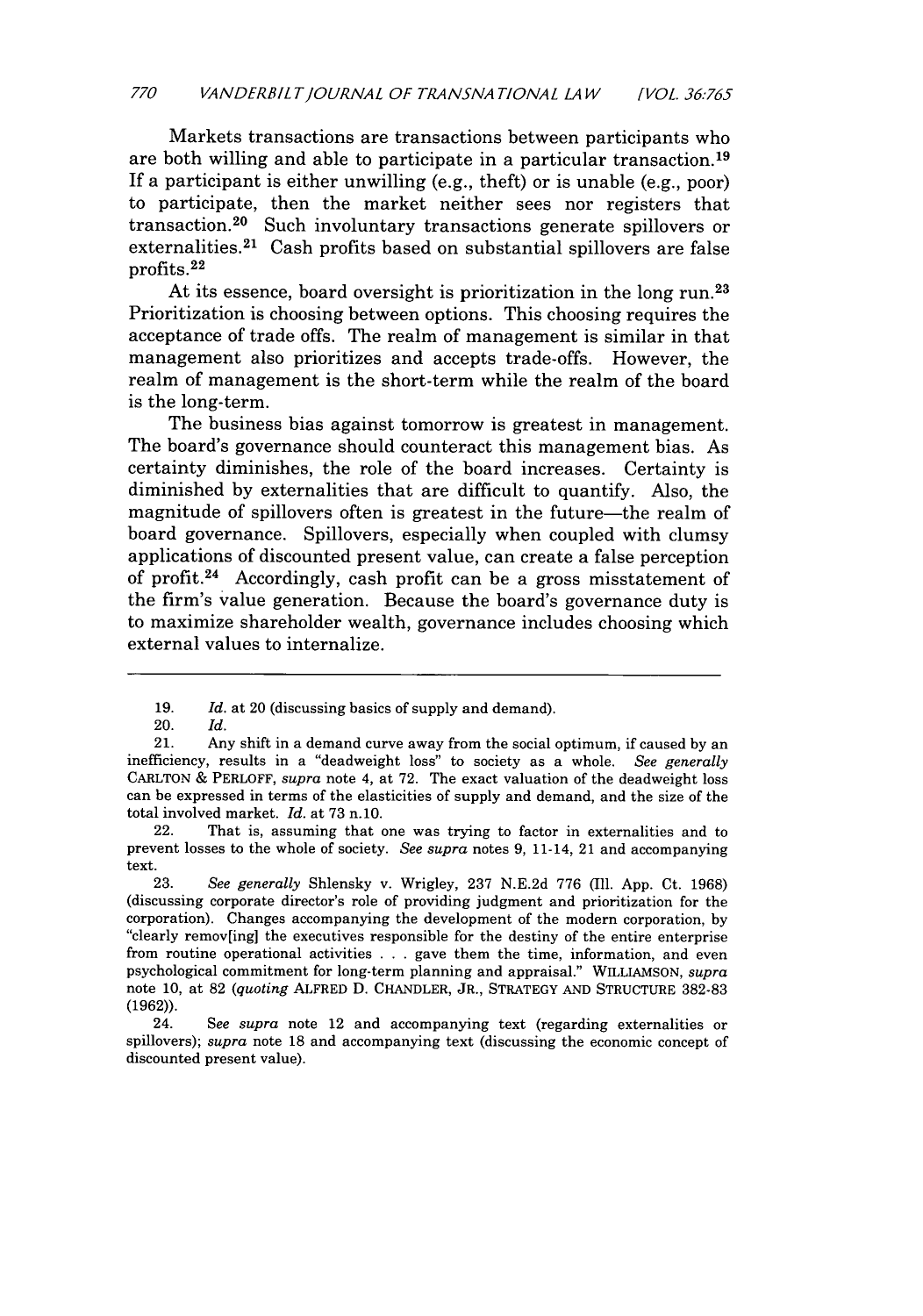#### IV. VALUE OF A DOLLAR TODAY

A dollar tomorrow is worth less than a dollar today. For example, when is \$1,000,000 tomorrow only worth \$1 today?<sup>25</sup> At a 20 percent interest rate \$1,000,000 in 70 years is worth but \$1 today; at 10 percent, it's 140 years; at 5 percent, it's 280 years.

The required rate of return reflects a variety of risks, including inflation and business failure. 26 Venture capitalists face some of the greatest risks and routinely strive for a rate of return equaling 100%. In effect, \$1,000,000 a mere 14 years in the future is only worth \$1 today. In stark contrast, the Iroquois<sup>27</sup> recommended management

The Rule of 70 is an approximation. The accuracy of the approximation depends on the level of the interest rate. The fields of biology and economics, which tend to focus on growth rates in the range between 3% and 5%, tend to use the Rule of 70. In contrast, the field of finance, which tends to focus on rate in the range between 6% and 8%, tend to use the Rule of 72. *See generally* CARLTON & PERLOFF, *supra* note 4. *See also* Inv. FAQ, *Analysis* - *Rule of 72* (Feb. 18, 1998), *at* http://investfaq.com/articles/analy-rule-72.html.

26. A firm's rate of return is usually defined as a ratio of its profit (revenue minus operating cost, including capital depreciation),  $\pi$ , to the value of the capital stock,  $p_kK$ ,

 $ROR = [pQ - wL - uK]/p_kK$ , where w is the wage the firm pays to hire one unit of labor, u is the user cost of capital (the cost of using or renting the capital for one period),  $p_k$  is the purchase price of one unit of capital stock.

*Id.* at 671. *See also* 14 WILLIAM MEADE FLETCHER ET AL., FLETCHER CYCLOPEDIA OF THE LAW OF PRIVATE CORPORATIONS § 6679.40 (perm. ed., rev. vol. 2002) (noting that one way of handling inflation is to adjust the rate of return to match rates available for similar investments.)

27. The Iroquois are a confederation of six Native American nations (not a "tribe'). The six are Mohawks, Oneidas, Onondagas, Cayugas, Senecas, and Tuscaroras. In the American Revolution, the confederacy split. Some supported the patriots, and others supported the British. They never really had an "empire" in the European sense of occupied territory. They had network of alliances. The U.S. system of government draws some inspiration from the Iroquois system. *See generally* DONALD A. GRINDE, JR. & BRUCE E. JOHANSEN, ExEMPLAR OF LIBERTY: NATIVE AMERICA AND THE EVOLUTION OF DEMOCRACY (1991). *See also* World History Newsletter, *New York* (Nov. 12, 2002), *at* http://www.worldhistory.com/newsletter17\_newyork.htm.

<sup>25.</sup> The text will use rounded numbers. A quick calculation is based on the Rule of 70 and a rounded doubling. The Rule of 70 is an approximation of how many time periods are required to double (if earning interest) or to halve (if paying interest) a dollar value over time. In the Rule of 70, the number 70 is divided by the interest rate stated as an integer. For example, assume annual interest of 7% per year, then 70 divided by 7 yields 10 periods needed to halve or double a value. Next, note that if **\$-1** is doubled successively 20 times the result is \$1,048,576. Accordingly, the Rule of 70 and 20 doublings indicates that at 7% interest earned, \$1 now is worth approximately \$1,000,000 in 200 years.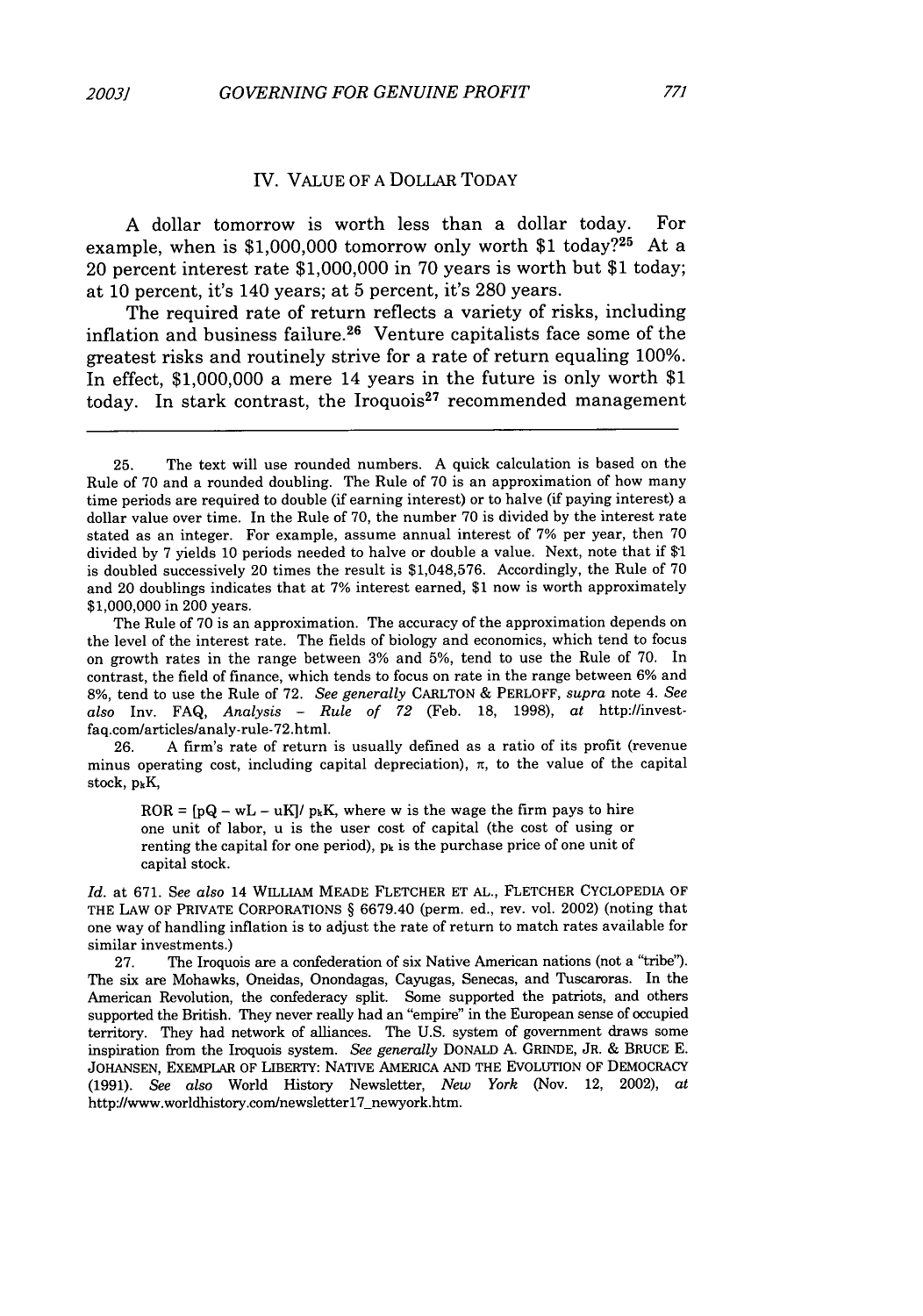decisions that would serve well the seventh generation.<sup>28</sup> Assuming, as Thomas Jefferson did,<sup>29</sup> that a generation is 19 years, then the Iroquois recommend management decisions that valued \$1,000,000 in 133 years as worth \$1 today (almost 7 percent). If one recognizes that, in the industrialized world of the 21st century, a generation may now be more like 30 years, then managing for the seventh generation would require a focus of 210 years (or about a 11 percent rate of return).

The key question is: "Will that \$1 be dedicated today for tomorrow's use?" If that \$1 is not dedicated today, then tomorrow most likely will be hard pressed to pay the piper.

### V. OLD AND NEW: RISKS AND MANAGEMENT

Today, businesses are buffeted by the old risks of recession and the new risks of terrorism. These demands on business reduce the likelihood business will fund the needs of the future created by the decisions of today. The typical management of old risks focuses on minimizing costs located internally, in part at the cost of ignoring the magnitude of costs located externally. 30 This does not bode well for the future. New management of new risks needs to strive to avoid the tragedy of the commons as well as seek out more synchronicities.

The tragedy of the commons is an unintentional overconsumption of a shared resource.<sup>31</sup> The tragedy of the commons results when many individual users each consume at an individual level that is far less than the sustainable level for the shared resource; however, the aggregation of these many individual uses exceeds the sustainable level.<sup>32</sup> In the tragedy of the commons, the shared resource degrades and ultimately is destroyed.

32. *Id.*

<sup>28.</sup> The Iroquois believe that all important decisions (not just management) should be made with the seventh generation in mind. This is a way of saying that planning should be done in the interests of generations yet unborn, e.g., long-range. See generally BRUCE E. JOHANSEN, SHAPERS OF THE GREAT DEBATE ON NATIVE AMERICANS: LAND, SPIRIT, AND POWER (2000) (discussing a profile of Iroquois faithkeeper Oren Lyons).

<sup>29.</sup> HERBERT E. SLOAN, PRINCIPLE AND INTEREST 52 (1995).

<sup>30. &</sup>quot;Because the maximization of wealth is the primordial economic incentive of the corporate body, it will have compelling incentives to externalize the full costs of production." Paul Stephen Dempsey, *Market Failure and Regulatory Failure as Catalysts for Political Change: The Choice Between Imperfect Regulation and Imperfect Competition,* 46 WASH. & LEE L. REV. 1, 18 (1989) (citing Garrett Hardin, *The Tragedy of the Commons,* 162 **SCI.** 1243, 1244-45 (1968)).

<sup>31.</sup> *See generally* DAVID P. BARASH & CHARLES P. WEBEL, PEACE AND CONFLICT STUDIES 463-64 (2002).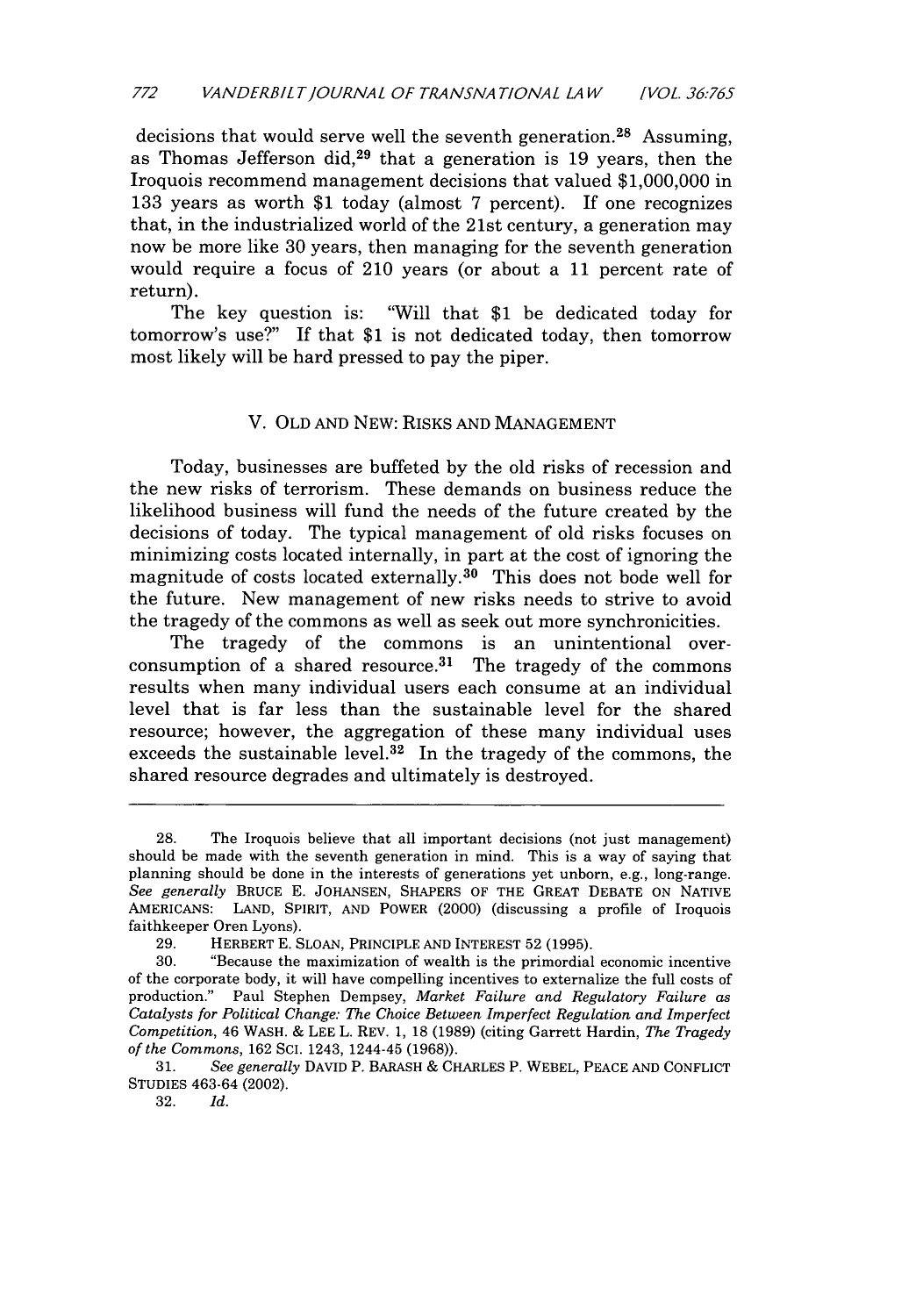Peace reduces business risk and increases profit.<sup>33</sup> Thus, for business, peace is a shared resource. If business does not protect this shared resource, then the tragedy of the commons is the likely result. It is profitable for business to foster peace.

Synchronicity is the essence of business. Profit is a surplus extracted from transactions embedded in multiple, interrelated processes. Timing is critical to profit. The reason the firm exists is the firm better synchronizes some transactions than the market.<sup>34</sup> Timing also is critical to peace. Business needs to foster peace as one of the multiple, interrelated processes that generate the profit upon which businesses live.

Business management and board governance need to seek out, and prosper, via synchronicity. Management and governance focus on different processes and different synchronicities. Governance has more of an eye on the distant future, thus governance must anticipate more.<sup>35</sup> Governance fails when governance mimics the myopic focus of management. Governance needs a greater anticipation, especially focused on a search for externalities to internalize. Not all externalities should be internalized as part of governance's synchronicity.<sup>36</sup> The firm has a small span of control compared with the invisible hand. At its core, however, governance will find synchronicity means that it is profitable for one to be one's brother's keeper. <sup>37</sup>

How can increasing internal costs be profitable? That is easy to answer. The alternative is far more costly. 38 If modern society is to survive, then the seeds of terrorism and their fruit of tremendous loss must be contained.

35. A.A. Sommer, Jr., *Whom Should the Corporation Serve?: The Berle-Dodd Debate Revisited Sixty Years Later,* 16 DEL. J. CORP. L. 33, 53 (1991).

36. "The objective is still generally shareholder wealth maximization, but tempered by an objective of good corporate citizenship." Janis Sarra, *Corporate Governance in Global Capital Markets, Canadian and International Developments,* <sup>76</sup> TUL. L. REV. 1691, 1709 (2002) (discussing communitarian theory and corporate decision-making).

38. *Id.* at 1709-12.

<sup>33.</sup> *Id.* at 41 (explaining that military spending has high economic costs. Although military spending does create jobs, comparable spending in the civilian economy creates even more jobs while often addressing critical social needs).

<sup>34. &</sup>quot;To minimize the cost of transaction failures, business organizations have developed institutional arrangements, which involve a reduction in reliance on the market, to organize production to solve the opportunistic problems associated with market transactions." Henry N. Butler & Barry D. Baysinger, *Vertical Restraints on Trade as Contractual Integration: A Synthesis of Relational Contracting Theory, Transaction-Cost Economics, and Organization Theory,* 32 EMORY L.J. 1009, 1028 (1983) (discussing the advantages of vertical corporate structures over pure market transactions).

<sup>37.</sup> *Id.* at 1709-11.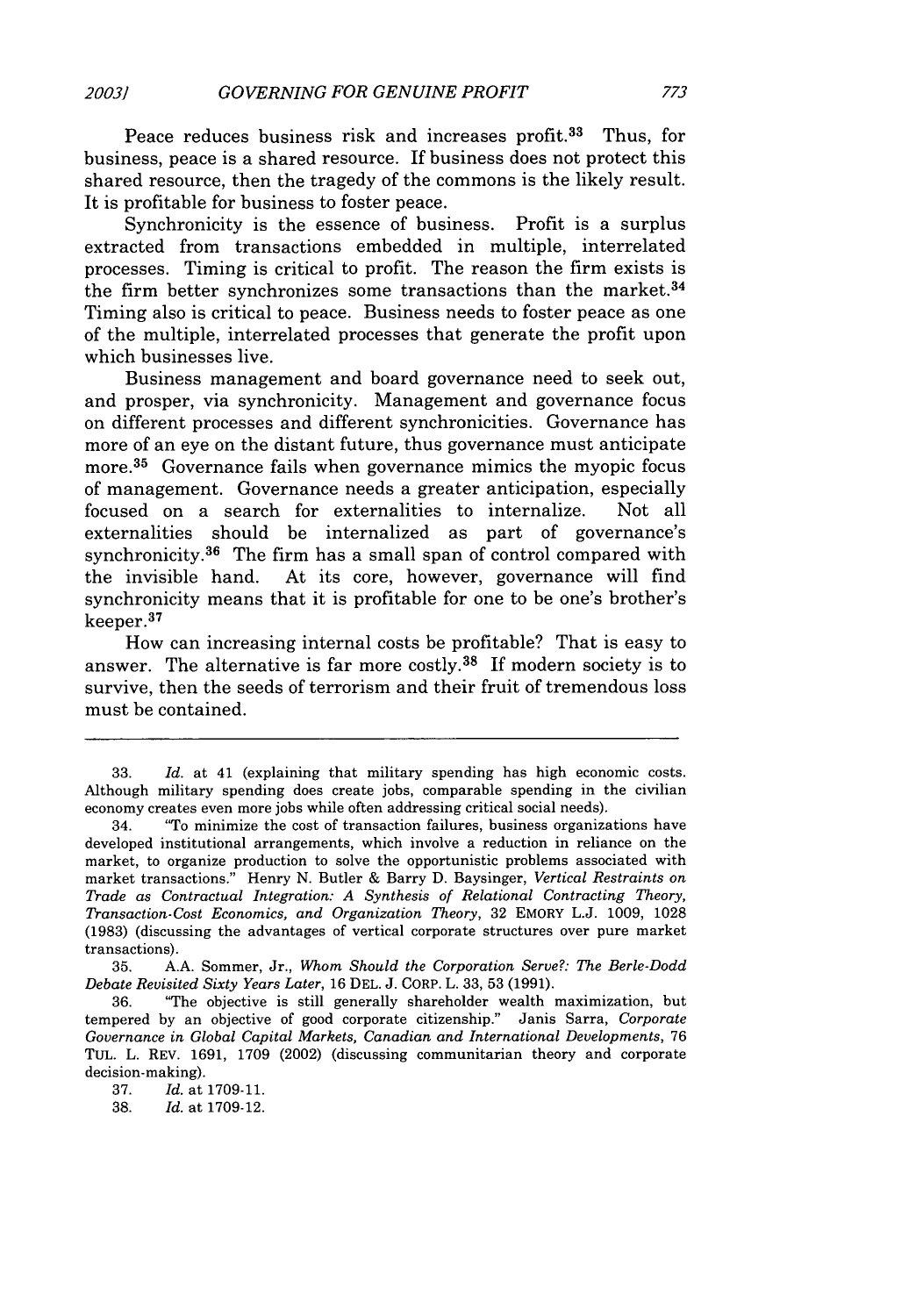#### VI. RISK CAN NOT BE ZERO

Risk can not be zero. This is well understood by managers and boards alike. Also well understood is that the firm can not be all things to all people; the firm must focus on its core competencies. <sup>39</sup> Risk-in the context of terrorism-threatens the very existence of the firm, especially its long-term existence. Governance duties necessarily include addressing such a large risk beyond the time focus of management.

Because risk can not be eliminated, containment is the maximum feasible success.<sup>40</sup> Unfortunately, from the perspective of business success, contained terrorism might be an utter failure. The maximum feasible consequences of terrorism can extinguish the current world order of global capitalism. Many international firms would be forced to shatter and disintegrate if world markets did not exist.<sup>41</sup> As in the case of any organism deprived of its habitat, extinction would soon follow.

Each organism has a limited ability both to bear and to spread losses. A firm or a market can tolerate a one-time loss of some limited magnitude.<sup>42</sup> Beyond that limit, the firm can not bend, it breaks. Also, just because the firm can absorb the one-time loss, that alone does not mean the firm can survive. In addition to absorbing the one-time loss, the firm must be able to spread the cost across its customer base without making its products too expensive for the customer base. $4^3$  It is true that global firms are more resilient than Mom-and-Pop stores, but each has its limits. The maximum feasible consequences of terrorism can exceed even a global firm's ability to bear and spread losses.

The risk that terrorism presents to society and to business is great and is shared. Because the risk of terrorism is great, because it is shared, because it lurks in the future beyond the realm of

42. Joseph L. Motes, III, *A Primer on the Trade and Regulation of Derivative Instruments,* 49 SMU L. REV. 579, 603-04 (1996) (discussing the potential for international market instability or collapse upon the failure or withdrawal of a single major market participant).

<sup>39.</sup> *See generally id.*

<sup>40. &#</sup>x27;The goal should be to minimize the effects of terrorism, since it can never be completely eliminated." William H. Boger, *International Cooperation in the Prevention and Suppression of Terrorism,* 80 AM. *SOC'Y* OF INT'L L. PROC. 386, 404 (1986).

<sup>41.</sup> Joseph J. Norton, *"International Finance Law," An Increasingly Important Component of "International Economic Law": A Tribute to Professor John H. Jackson,* 20 MICH. J. INT'L L. 133, 144 (1999) (discussing the importance of stable financial structures in emerging markets).

<sup>43.</sup> Daniel A. Barfield, *Better to Give Than to Receive: Should Non-Profit Corporations and Charities Pay Punitive Damages?,* 29 VAL. U. L. REV. 1193, 1216 n.128 (1995) (discussing the ability and limitations of corporations to pass one-time expenses, such as large punitive damage judgments, to consumers).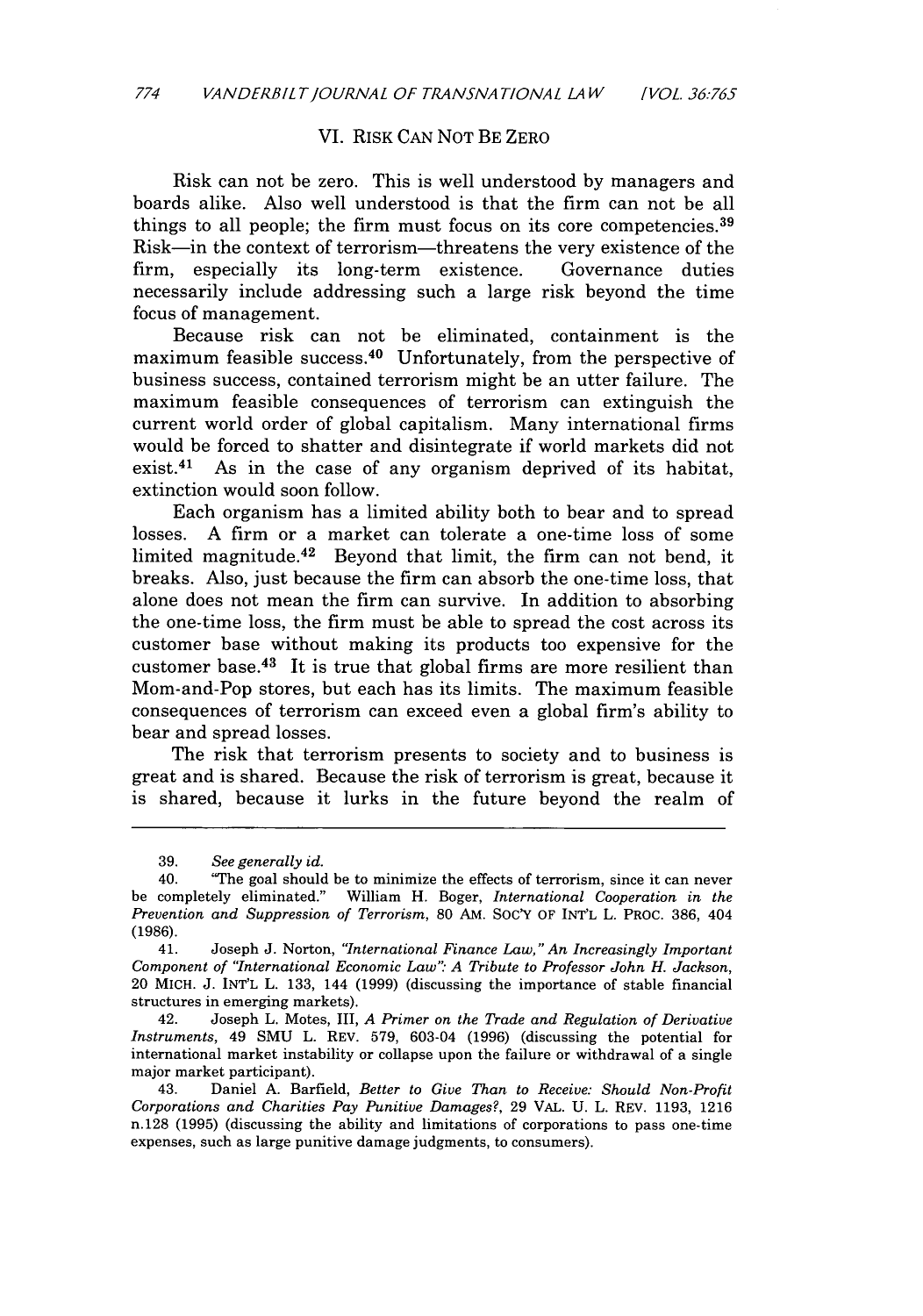management and in the realm of governance, there is an increase in the risk of the tragedy of the commons. The probability that business will shirk responsibility is greater. Firms, their boards, and their managers are likely to claim it is not their duty and it is not profitable for them to be their brother's keepers. Nothing could be farther from the truth.

#### VII. SEEDS AND FRUIT

The seeds of terrorism are in our human condition. Terrorism as a military and as a political tool is fostered by a few conditions. <sup>44</sup> Terrorism is an attractive military and political tool because it is highly leveraged.<sup>45</sup> Businesses can appreciate the magnification of market presence and force via leveraging. Leveraging empowers a terrorist to use relatively few resources to cause great losses.<sup>46</sup> Terrorism is attractive when there is a minimal price of life, in the eyes of the terrorist, both for the terrorist and the enemy.<sup>47</sup> Life appears less valuable when global capitalism spawns grinding poverty juxtaposed with abundance, when illiteracy and oppression are the norm, and especially when ideological intensity (e.g., perversion of religion) washes over the suffering masses. 48 These conditions are fertile for the seeds of terrorism. Add to this volatile mixture the chronic temptation of humans to listen to the lesser angels of our nature, and business should expect sustained losses attributable to terrorism. The seeds of terrorism will bear the bitter fruit of substantial losses in place of hoped for profits.49

48. Lawrence Howard, *Introduction, in* TERRORISM: ROOTS, IMPACT, RESPONSES, *supra* note 47, at 1, 7 (citing as causes of terrorism the presence of unresolved political conflicts and the growing economic hopelessness and political frustration of vast numbers of people, particularly in third-world countries).

49. B.S. Raghaven, *Costs of Terror,* HINDU BUS. LINE (July 22, 2002), *available at* http://blonnet.com.

<sup>44.</sup> CINDY C. COMBS, TERRORISM IN THE TWENTY-FIRST CENTURY 8 (1997) (defining terrorism as "a synthesis of war and theater, a dramatization of the most proscribed kind of violence-that which is perpetuated on innocent victims-played before an audience in the hope of creating a mood of fear, for political purposes").

<sup>45.</sup> George F. Will, *When a Nation's Virtues Draw the Anger of the Weak,* WASH. POST, Sept. 13, 2001, at **Al.**

<sup>46.</sup> *Id.*

<sup>47.</sup> *See* COMBS, *supra* note 44, at 9 (providing that more people die in car accidents every year in the United States than as a result of acts of terrorism). *See* Martha Crenshaw, *How Terrorists Think: What Psychology Can Contribute to Understanding Terrorism, in* TERRORISM: ROOTS, IMPACT, RESPONSES 70, 73 (Lawrence Howard ed., 1992) (noting that terrorism is economical because it requires little in the way of manpower).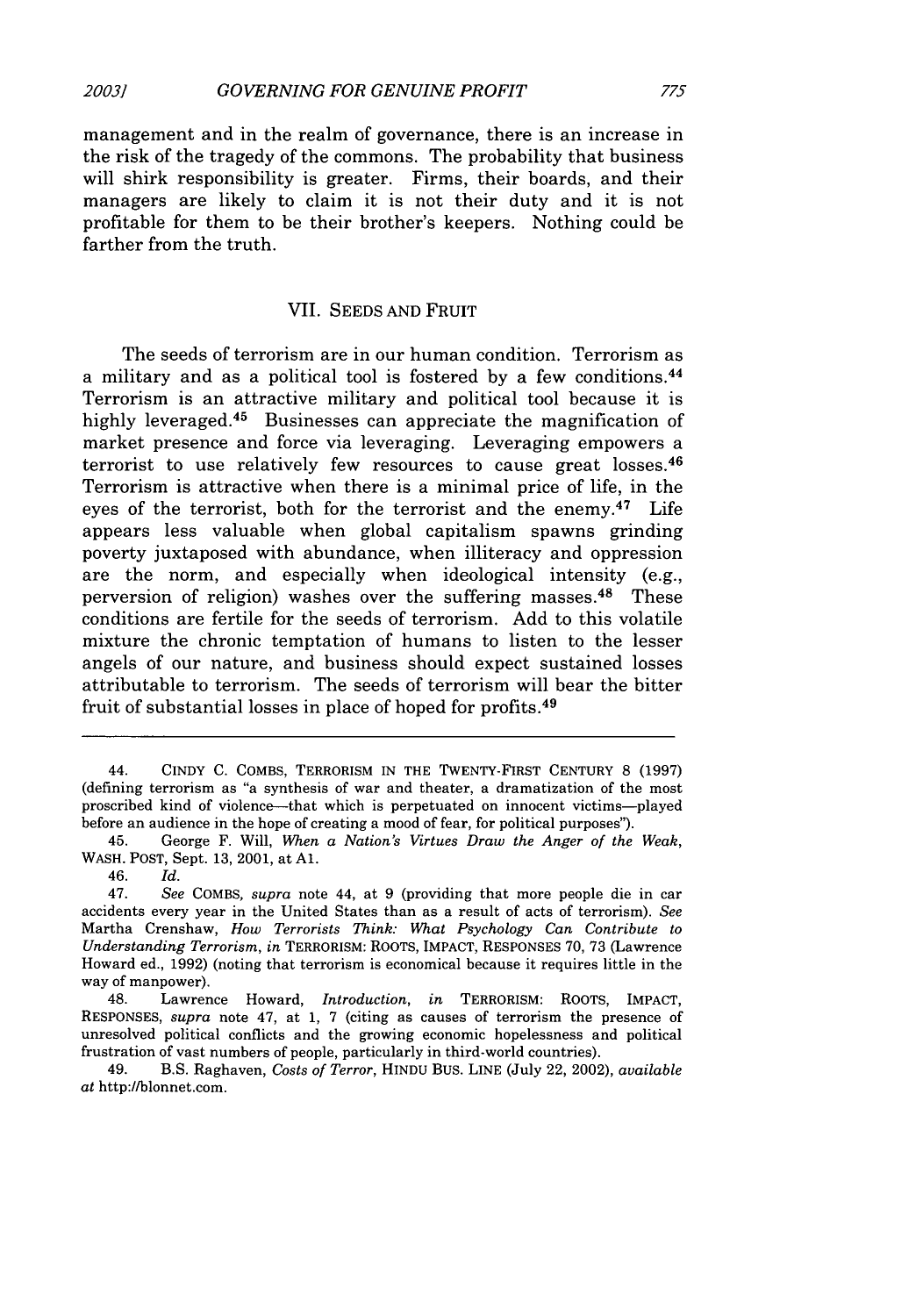The fruits of tremendous loss, primarily, are "technological." **By** technological, it is meant the losses primarily alter the feasible combination of inputs.50 The losses of terrorism, primarily, are not the assets lost, but rather are the losses in subsequent output.51 The losses can be minor or major.

Minor losses would include specific physical assets and (as crass as it may sound) specific human casualties. 52 The loss of any specific asset is minor, regardless of how many specific assets are **lost.<sup>53</sup>** These losses do not become major merely when many buildings are destroyed or when many people are killed. As humbling as it may be, individual assets and individual humans rarely are critical to total output.

Losses become major when the losses exceed the firm's, the market's, or the society's ability to bear or to spread the loss.<sup>54</sup> Major losses exist when there are network effects or adverse shifts in the social psychological paradigms. <sup>55</sup>

Often it is said that the whole is greater than the sum of the parts. This is an example of a network effect. Synchronicity generates the network effect. **A** well-targeted attack generates a negative network effect because a well-targeted attack is leveraged. **A** well-targeted attack removes a critical input and thus reduces the usefulness of many other inputs.<sup>56</sup> Without electricity, how useful is a computer? Without a surgeon, how useful is an operating room?

**<sup>50.</sup>** *Id.*

**<sup>51.</sup>** *See, e.g.,* Sam Zuckerman, *Crisis of Confidence; Individual Actions Could Determine Whether the Economy Strengthens or Weakens,* **SAN** FRAN. CHRON., Sept. **16,** 2001, at **El** (as attention shifts from day to day activity and focuses more on news centered on terrorism, output wanes).

**<sup>52.</sup>** Eleanor Wainstein **&** Susanna W. Purnell, *Effects of Terrorism on Business Operations, in* **MANAGING** TERRORISM **125** (Patrick **J.** Montana **&** George **S.** Roukis eds., **1983).**

**<sup>53.</sup>** The difference in definitions between minor loss and major loss is rather slight; minor losses could, in fact, constitute a major loss, if, in the aggregate, the loss led to conditions defining the major loss. *See generally* Wainstein **&** Purnell, *supra* note **52.**

<sup>54.</sup> Assume for argument that when losses become too large for the firm to absorb or to spread, the losses are defined as major. Thus, when minor losses become too large for a firm to bear or spread, the losses become major losses. *See id.* at **125.**

**<sup>55.</sup>** *See* Zuckerman, *supra* note **51.**

**<sup>56.</sup>** This must be so, **by** definition, of a critical input; any input critical to production, once removed, effectively cripples production, rendering all other inputs less useful. James R. Ratner, *Should There Be An Essential Facility Doctrine?,* 21 **U.C.** DAVIS L. REV. **327,** 345-46 **(1988)** (discussing what constitutes an essential input and its effect upon the firm). *See also generally* **SUN** Tzu, THE ART OF WAR (James Clavell ed., **1983).**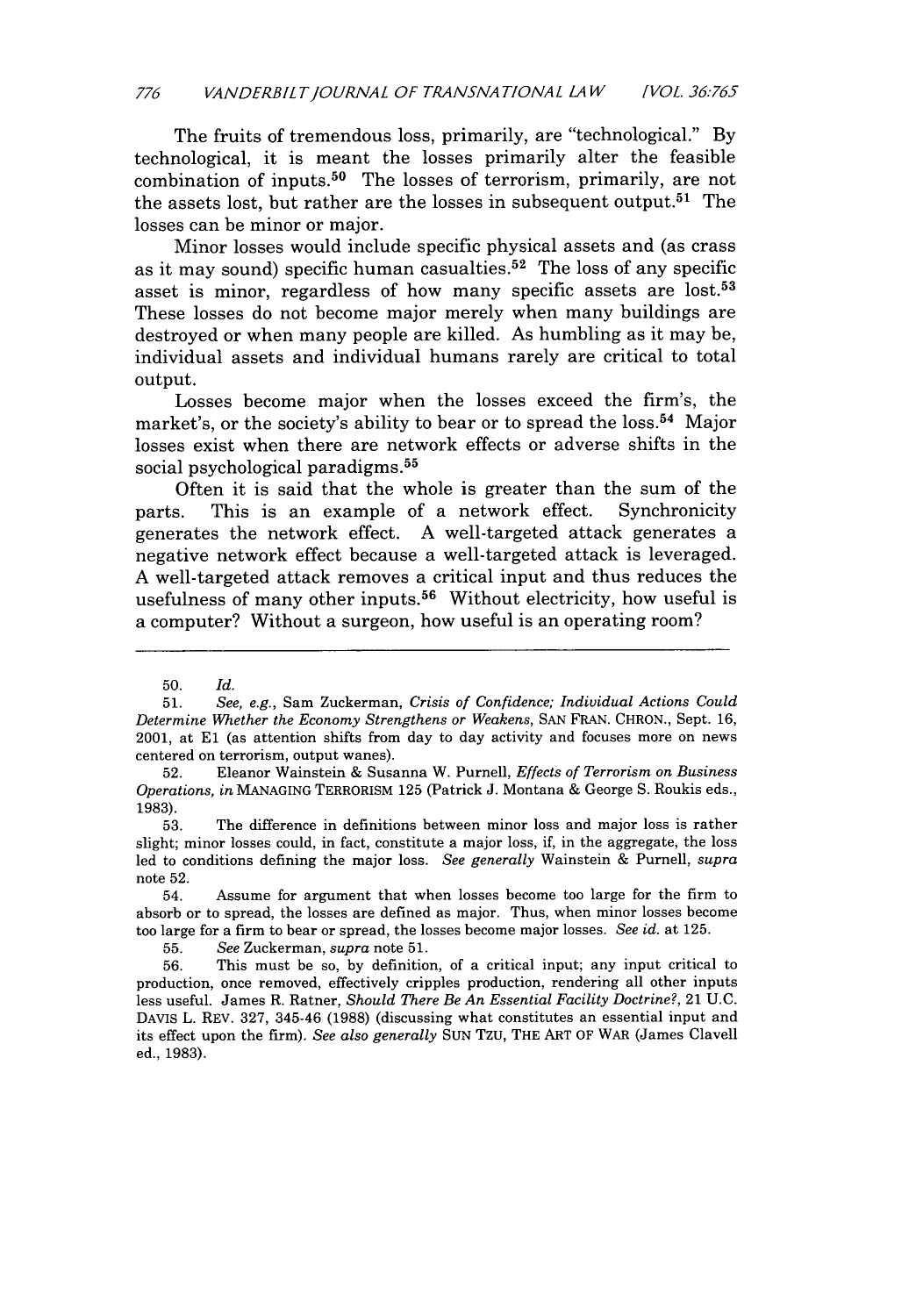Network effects can be restored via substitution of inputs if the humans are willing to work.<sup>57</sup> Accordingly, an adverse shift in social psychological paradigms is a far greater loss than harm to network<br>effects.<sup>58</sup> The social matrix is necessary for any asset to be The social matrix is necessary for any asset to be productive. If the social matrix collapses, then all assets produce  $\log 59$ 

Humans innately fear the unknown. If terrorism can generate mass uncertainty, then terrorism can extinguish trust. Without trust, the social matrix collapses and firms can not earn a profit because their own workers will avoid the firm and the market will be empty.60 If terrorists can replace optimism with fatalism, or if terrorists can replace trust with fear, then a major loss is suffered.

#### VIII. PARADIGM OF GENUINE PROFIT

Businesses face new risks to the firm and to the market. These risks are indigenous to the very social fabric within which business acts. If these risks are not managed, then the existence of the market that sustains the firm and the firm itself are in question. Management of these risks is far from a trivial matter. This management task exceeds the resources and influence of any one government, any collection of governments, or collection of nongovernmental organizations. Businesses must contribute to the management of these new risks. For managing these risks, businesses often are better equipped than most, if not all, governments and non-governmental organizations, with advantageous social engagement with the local milieu, resources on site, and market intelligence.

Accordingly, governing boards must propel businesses towards a paradigm of genuine profit. The days of a myopic focus on cash profit are over. It is a governance duty of a corporate board to take ownership of the project to create the shift towards a paradigm of genuine profit. $61$  The focus of management, appropriately, is on the

60. *See id.* at 129-30.

61. *See* MUELLER, *supra* note 7, at 44-46; *see also* FRANCIS A. GEVURTZ, CORPORATION LAW 273-78 (2000); MAW ET AL., *supra* note 7, at 4, 10-15 (discussing the positive duties of corporate directors).

<sup>57.</sup> WILLIAM J. BAUMOL **&** ALAN S. BLINDER, ECONOMICS 162 (7th ed. 1998). The authors note that in the event of loss of a given input, substitution of one input for another can be achieved by an increase in the substituting input-here, labor.

<sup>58.</sup> Phillip A. Karber & R. William Mengel, *Political and Economic Forces Affecting Terrorism, in* MANAGING TERRORISM, *supra* note 52, at 35.

<sup>59.</sup> Wainstein & Purnell, *supra* note 52, at 126-27, 129-30 (describing a situation wherein personnel replacements are made in response to terrorist threats, requiring on-the-job training resulting in a temporary loss of productivity, as well as technical support and maintenance lags also resulting in loss of productivity).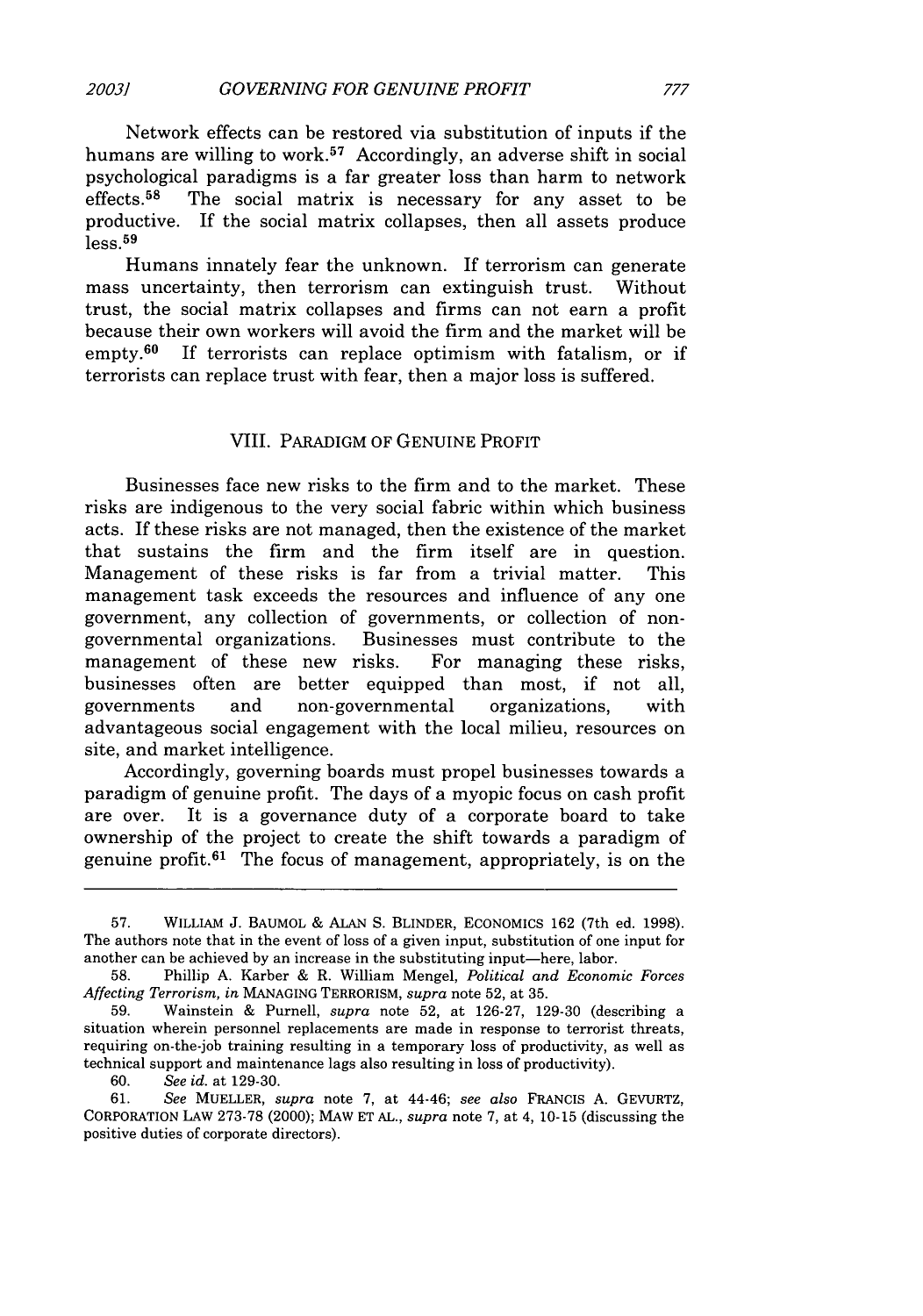short-run. Genuine profit requires long-run planning and actions that are not in the realm of management. <sup>62</sup>

The shift to a paradigm of genuine profit is needed, but may be irrelevant. A paradigm shift that is too small, too infrequent, or too late will not manage the risks of terrorism.<sup>63</sup> The scale, scope, and timing of this paradigm shift must be sufficient to alter experiences and expectations on the ground.<sup>64</sup> Anything less will leave so many seeds of terrorism that the likely harvest will exceed businesses' ability to bear and spread the losses.

Is it foolhardy to expect a sufficient shift towards genuine profit? No. The conference hosted by the William Davidson Institute offers hope. That conference helps belie predictions that the speed of diffusion of terrorist technology will render irrelevant the transformation of corporate governance. We can reasonably hope for a better world when change agents are alert and in motion.

The governing boards, however, must do the heavy lifting. Governing boards must insist that their firms prospect for positive feedback loops and implement a sustainable profit stream. This is not a radical proposal, because it is the stuff of business to generate surplus from well-managed synchronicities.<sup>65</sup> All business opportunities require prospecting. What must be avoided is a false sense of success from merely grabbing low hanging fruit versus planting and tending the vineyard. 66 Patient and thoughtful husbandry by governing boards will be needed.

Governing boards must challenge their management teams to search for feedback loops that reinforce and foster peace in addition to capturing cash profit. Every feedback loop is an expansive source of causality. 67 The resonance of causality can be positive or negative in

66. *See* Lawrence Lindsey, 28 Bus. ECON. 15, 18 (1993) (essentially advocating patience to see results).

67. Feedback loops, by definition, modify the processes of which they are a part; thus, they must be a significant source of causality, producing varied effects in their parent production systems. James B. Zimarowski et al., *An Institutional Perspective on Law and Economics (Chicago Style) in the Context of United States Labor Law,* 35 ARIZ. L. REV. **397,** 435 (1993) (discussing positive and negative feedback **loops).**

<sup>62.</sup> *See* McCafferty, *supra* note 1, at **13;** MUELLER, *supra* note 7, at 44-46.

<sup>63.</sup> *See* Joseph A. Malley, *Preparing and Protecting Property and Personnel Prior to a Terrorist Attack, in* **MANAGING** TERRORISM, *supra* note 52, at 73-90 ('The main objective of this . . . program is to .. .prevent or deter acts of aggression **...** reduce losses **...** when an incident occurs, and expedite return to normalcy or recovery following a terrorist attack.").

<sup>64.</sup> *Id. See also* Wainstein & Purnell, *supra* note 52, at **128-33** (discussing the effects of terrorism on employees).

<sup>65.</sup> CARLTON & PERLOFF, *supra* note 4, at 11-13 (discussing the purpose of firms).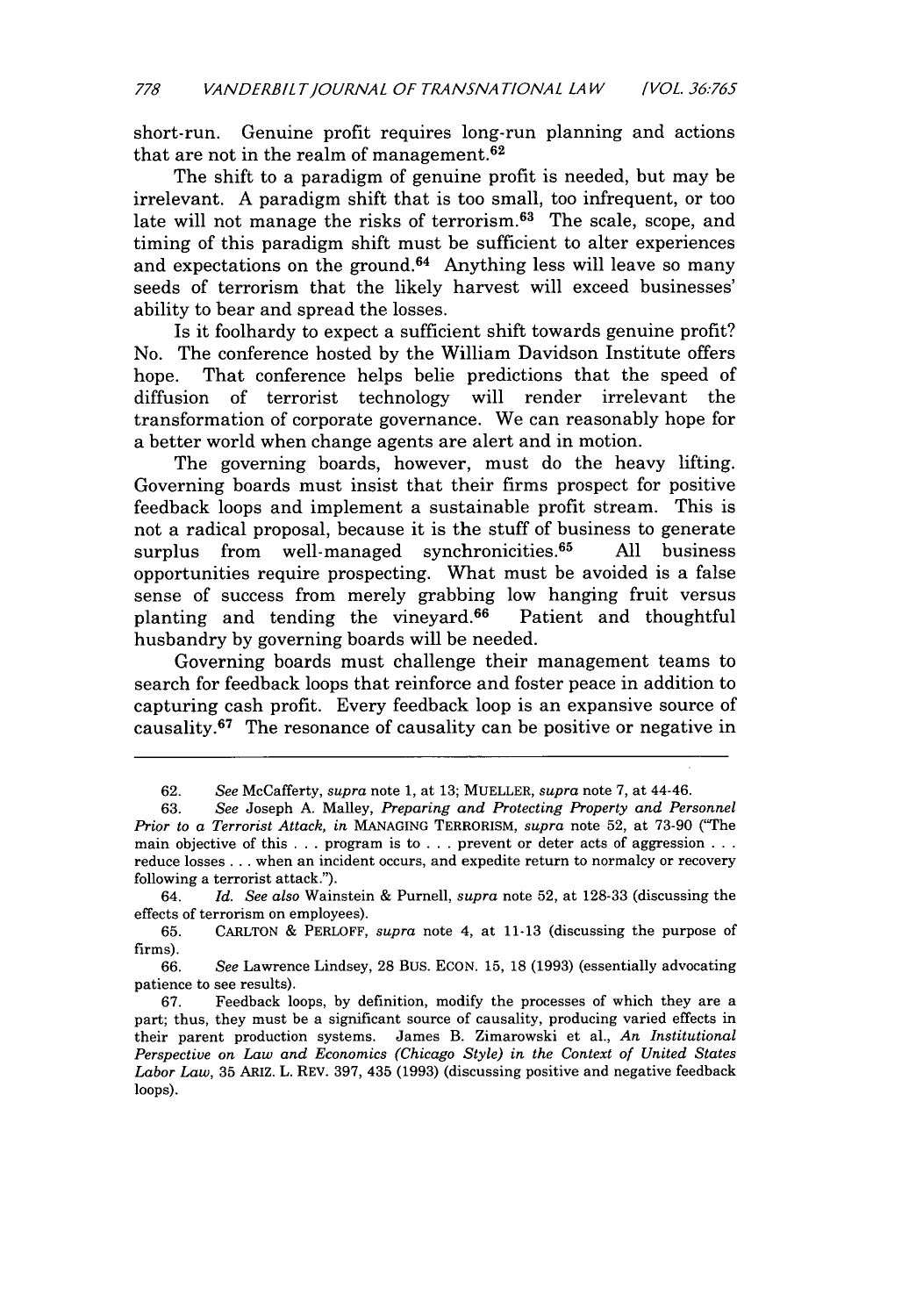A corporate focus on genuine profit fosters positive feedback loops and dampens negative feedback loops.<sup>71</sup> A shortsighted pursuit of an episodic profit stream often is falsely profitable. 72 The shortsighted pursuit of an up-front and non-sustainable profit stream is, however, consistent with the biases of business towards revenue, away from cost, and for today over tomorrow. 73 Mere extraction from a market depletes the market and wastes valuable relationship assets established by the corporation.<sup>74</sup> In contrast, sustainable profit streams are genuinely profitable. A corporate engagement that sees and captures a multitude of value streams-not merely the cash profit value stream-fosters positive feedback loops with the local market and builds sustainable profit streams.<sup>75</sup> The profitability of the firm increases and, at the same time, peace is reinforced and enhanced by sustainability.

## IX. RECOMMENDATION

In short, governing boards must insist that their firm be entrepreneurial. All entrepreneurs engage in risk management as their primary task. When managing risk, an entrepreneur fails to act ethically if focused solely on legal liability, especially when a corporation's owners are shielded from legal liability by limited

73. *Id.*

74. *See* CARLTON & PERLOFF, *supra* note 4, at 78-79 (discussing market exit).

75. IRA M. MILLSTEIN ET AL., CORPORATE GOVERNANCE: IMPROVING COMPETITIVENESS AND ACCESS TO CAPITAL IN GLOBAL MARKETS 72 (1998) (advocating the use of long-run value streams, including research investment, employee training, and consideration of public perception of a corporation and societal benefits, and warning against under estimating the value of such streams).

<sup>68.</sup> *See* DAVID P. BARASH & CHARLES P. WEBEL, PEACE AND CONFLICT STUDIES 82, 427-28 (2002)

<sup>69.</sup> *See id.*

<sup>70.</sup> *Id.* at 263-65 (quoting St. Augustine, "War is waged so that peace may prevail .... But it is a greater glory to slay war with a word than people with a sword, and to gain peace by means of peace and not by means of war.").

<sup>71.</sup> Dana Roithmayr, *Barriers to Entry: A Market* Lock-in *Model of Discrimination,* 86 VA. L. REV. 727, 732-33 (2000) (discussing the link between positive feedback loops and corporate market dominance).

<sup>72.</sup> *See* Joseph Klesney, *The Moral Trappings of the Short Term Fix* (May 10, 2001), *at* http://www.acton.org ("The impulse to target the short term in response to both gainful and disappointing events in the market can cause headaches for managers in the long run. Expediency is not always the best policy.").